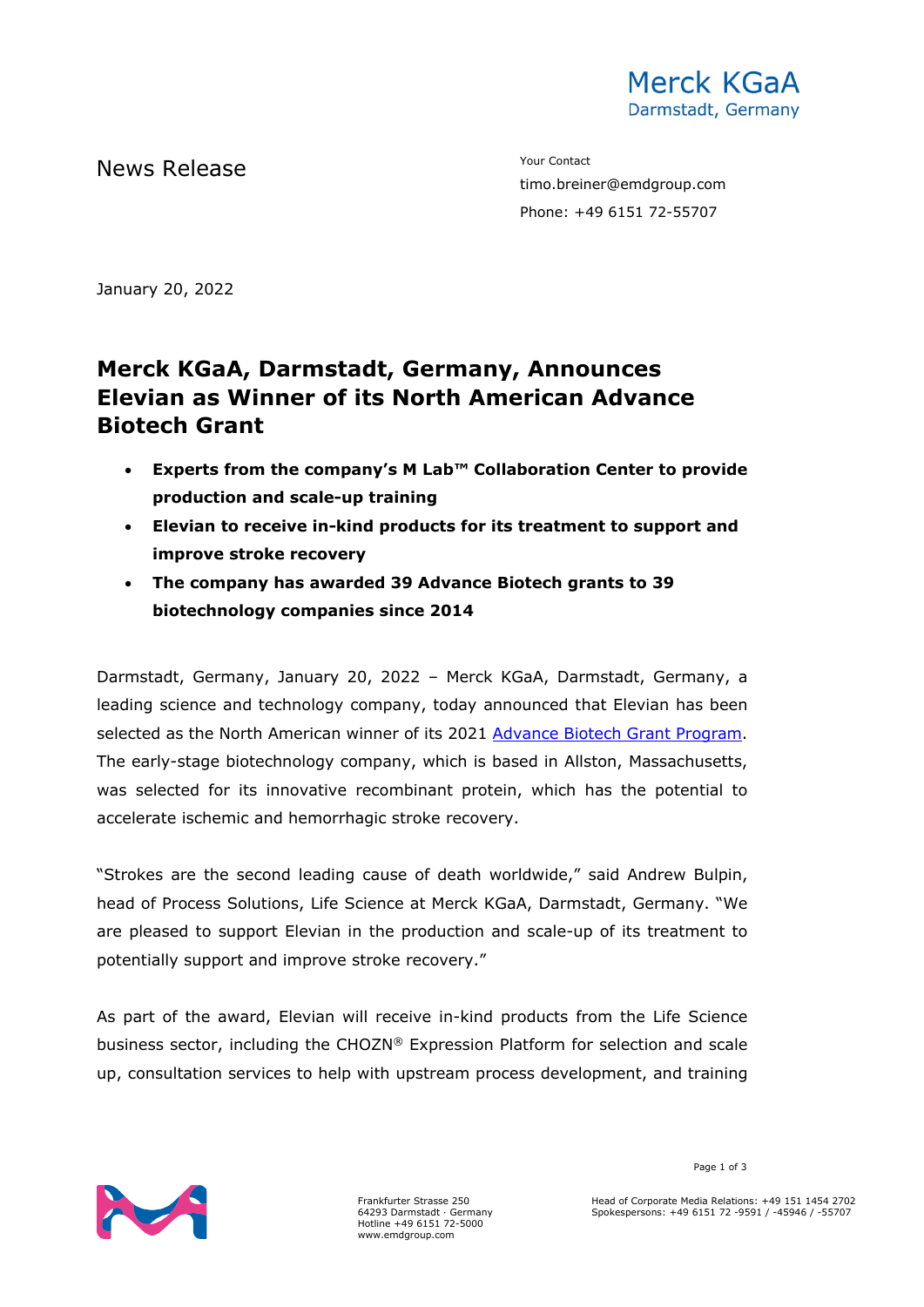### News Release

provided by technical experts from the Emprove® team and the M Lab<sup>™</sup> Collaboration Center.

Elevian is developing recombinant growth differentiation factor 11 (rGDF11) to improve recovery after stroke. rGDF11 has been demonstrated to promote functional recovery and regeneration in preclinical models of both ischemic<sup>1</sup> and hemorrhagic<sup>2</sup> stroke. Additionally, rGDF11 has been demonstrated to promote recovery and regeneration in preclinical models of multiple aging-related diseases including metabolic<sup>3</sup>, cardiovascular<sup>4</sup>, neurodegenerative<sup>5</sup>, and inflammatory<sup>6</sup> diseases. Phase I clinical trials are expected to begin in early 2023.

"We are honored to have been selected as the winner of the Advance Biotech Grant," said Dr. Mark Allen, CEO, Elevian. "The company's extensive product portfolio, coupled with its process development and regulatory expertise will play a pivotal role in helping us scale up manufacturing of this potentially life-enhancing therapy, and we look forward to the collaboration."

Since 2014, the Advance Biotech Grant Program of Merck KGaA, Darmstadt, Germany, has awarded technologies and consultation to 39 biotechnology companies. These grants have been used to support biotech companies whose missions are to help patients suffering from cancer, brain tumors, osteoarthritis, and cardiovascular disorders.

To learn more about the program, visit: [www.emdmillipore.com/emergingbiotech](http://www.emdmillipore.com/emergingbiotech)

#### **References**

- 1. Ma et al. 2018; Lu et al. 2018; Hudobenko et al. 2020
- 2. Anqi et al. 2019; Zhao et al. 2020
- 3. Lu et al. 2019; Katsimpardi et al. 2020; Walker et al. 2020
- 4. Loffredo et al. 2013; Poggioli et al. 2016; Harper et al. 2018; Du et al. 2017; Su et al. 2019
- 5. Zhang, Guo, et al. 2018
- 6. Mei et al. 2016; Wang, Qu, et al. 2019; Li et al. 2019; Wang et al. 2018; Onodera et al. 2017

All Merck KGaA, Darmstadt, Germany, press releases are distributed by e-mail at the same time they become available on the EMD Group Website. In case you are a resident of the USA or Canada please go to [www.emdgroup.com/subscribe](http://www.emdgroup.com/subscribe) to register for your online subscription of this service as our geotargeting requires new links in the email. You may later change your selection or discontinue this service.

#### **About Merck KGaA, Darmstadt, Germany**

Merck KGaA, Darmstadt, Germany, a leading science and technology company, operates across